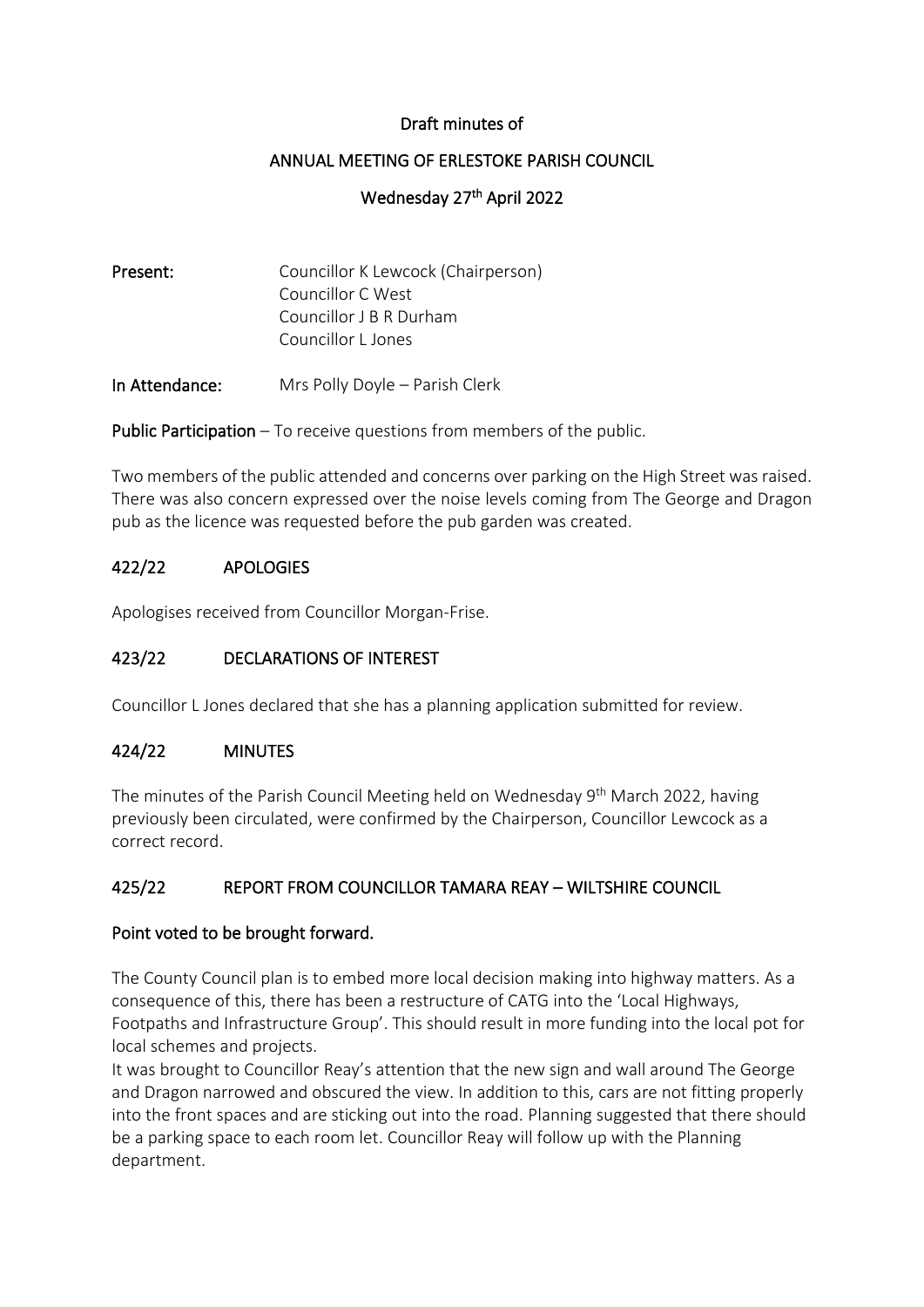# 426/22 CO-OPTING OF COUNCILLOR

### Point voted to be brought forward.

It was proposed, seconded and **UNANIMOUSLY RESOLVED** to approve the co-option of Andy Rodgers onto the Council.

# 427/22 DECLARATION OF ACCEPTANCE

### Point voted to be brought forward.

Andy Rodgers signed the declaration of Acceptance of Office Section 83 of the Local Government Act 1972.

# 428/22 VOTE FOR CHAIRPERSON

It was proposed, seconded and **UNANIMOUSLY RESOLVED** to approve the voting in of Councillor Jones as the new Chairperson.

## 429/22 VOTE FOR VICE CHAIRPERSON

It was proposed, seconded and **UNANIMOUSLY RESOLVED** to approve the voting in of Councillor Rogers as the new Vice Chairperson.

# 430/22 Chairman Lewcock gave the CHAIRMAN'S REPORT 2021/22

This is the official Annual Parish Council meeting which sometimes gets confused with the Annual Parish Meeting. What a surprise. This meeting is a formal Parish council meeting, and strict Parish Council rules apply. The Annual Parish Meeting is open to everybody and is a hangover from the Middle Ages when communities would meet probably in the local church to discuss issues affecting the community. Nothing changed there then! It is usually organised, for convenience, by the EPC and this year's Annual Parish meeting is arranged for **Wednesday 22nd June** in this church and all residents can attend.

The local elections took place last year and fortunately we have six active Parish councillors from an uncontested election. The following Parish councillors were duly elected: James Durham, Louis Jones, Keith Lewcock, Fiona Morgan-Frise and Caroline West. Subsequently Justin Hunt-Davis was co-opted onto the council. Andy Rogers is going to join us today as a New Parish Councillor. A very warm welcome

Our longstanding chairman Stan Jonik stood down from the Parish Council after many years of service and his presence and commitment are sorely missed. A small farewell party for him was held at Caroline's home to say thank you. Currently we do not have a 'full time' chairman and the current Parish councillors are taking it in turns to carry on the role as acting chairman and vice chair.

In addition, our longstanding and supportive local councillor Richard Gamble retired, and his place has been taken by Tamara Reay who joined us at this meeting. Tamara is taking an interest in village affairs including issues around the opening of the Pub, speeding and traffic in the village.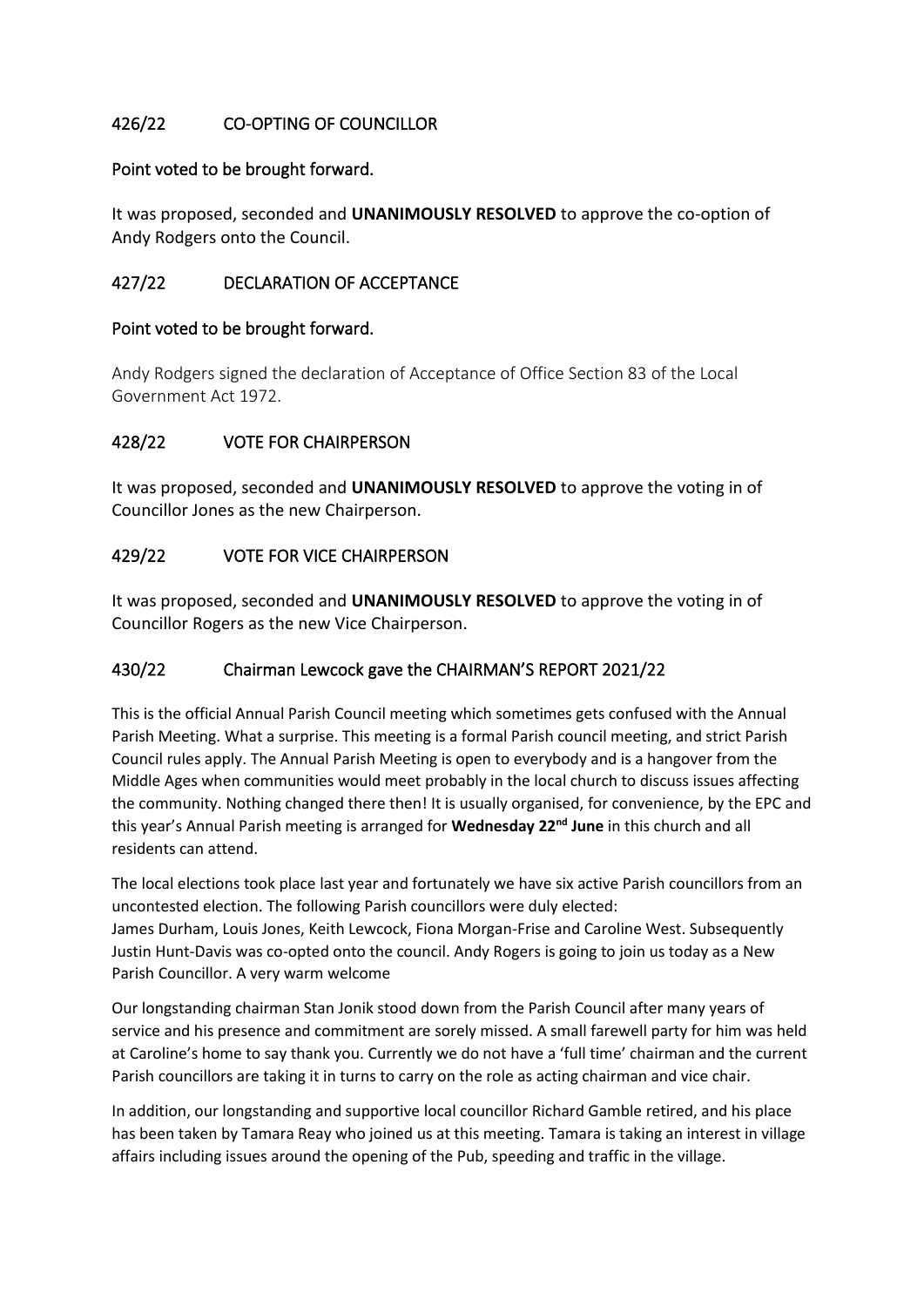Sadly, one of the long-term residents in the village, Bill Kerr, recently died. He and his wife Liz played an important part in the church and with the loss of the few regulars of the church there has been some uncertainty about how the church can continue. Fortunately, Simon West, who appropriately lives in the old vicarage, has stepped into to manage the church, and keep the building in use. It is an important architectural landmark and the location for our Parish Council meetings. Funds are being raised to improve and bring the church bells back to life.

The cricket club next to the secret garden is well cared for and they have plans for a new pavilion. It is looked after by Patrick Stayt and there is a new energy around cricket club activities. The club is aware that the Parish Council has right of access to the secret garden along the road owned by the cricket club.

There was a well-supported Community litter pick on the 10<sup>th</sup> April in which I participated. If anybody is missing an unopened packet of Viagra found by the side of the road, please get in contact with me. Thanks go to Stan Jonik who organised the litter pick and all those who helped.

The pandemic brought about some challenges for the Parish Council as the number of visitors to the village increased dramatically. Most were heading for the Erlestoke Woods, owned by the MOD but many parked in the Parish Council Car Park. Park residents found the number of visitors disruptive and there were some aggressive confrontations. Overflow parking often happened on the grassy sports field creating muddy tracks and mud.

As a result of submissions by the residents the Parish Council agreed to surround the car park with knee high fencing and put signs in place to try and limit the parking which so far has worked. This was completed in April of last year and some occupants of the park assisted with the installation.

However, the major infrastructure change to the village has been the re-opening of the George and Dragon Pub. After a long battle with the previous owners, who wanted to turn it into a house, the Pub was sold to Mr Gardner who has spent a significant amount of money refurbishing the 17ct building both internally and externally to a very high standard. Not all villagers have been enamoured with the reopening mostly due to the loss of on-site parking and the subsequent increase in parking on the highways. The Parish Council car park by the church has suddenly again become an 'in demand' location. We still await the Planning Officers decision on the retrospective applications. Probably true to say that the Parish Council car park is a limited solution for parking for Pub visitors, it has limited capacity and many visitors will use the Highways.

Covid and the reopening of the Pub have made villagers aware of the impact of improving local facilities and of Erlestoke being situated in an area of outstanding beauty. The resulting increase in visitors that these bring has perhaps been unforeseen and not always welcome.

Our long-time grass cutter Miles and Francis has now retired. We only now realise how much they are going to be missed. We have put the work out to contract and await three proposals. We are expecting the annual cost to increase and possibly the number of times the grass gets cut.

Erlestoke is a very small community of approximately 100 households. Our precept (annual income) is very small and creates limits on what we can do financially. We are required to have a professional paid clerk, who is an employee of the Council, and Polly has been doing sterling work for us.

Some expenditure has been approved including a new picnic table in the secret garden, white gates at the village entrances and a new SID. In addition, we have received a grant to enhance the playground. This will require 50% funding. However, all of these may not be affordable and will be for discussion later during our meeting.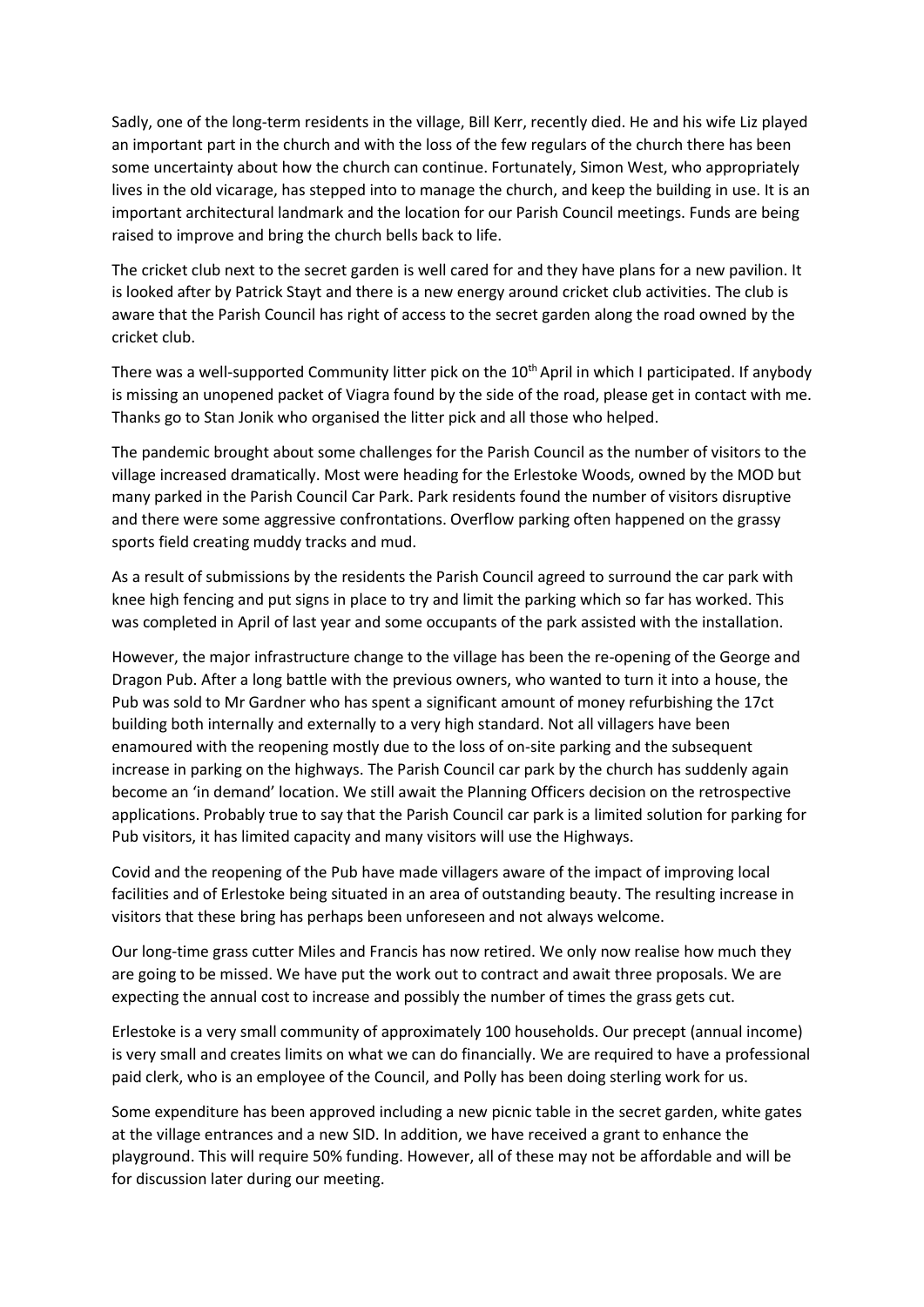Fiona is organising a Queen's jubilee event and a Jubilee picnic and dog show will be held in the Park, Erlestoke, on Sat June 4<sup>th</sup>.

## 431/22 FINANCE

## 431/22.1 BANK BALANCES

The bank balances were noted.

# 431/22.2 UPDATED CASH BOOK

The cashbook was noted.

## 432/22 GEORGE AND DRAGON PUB

Councillors discussed the parking issues in the village and noted that the Council had received a letter from the George and Dragon pub owner, Paul Gardner. Different options for the Council owned car park by the church were discussed such as; an entrance from the road through the main wall, extension of the car park, the need to change the surface if usage increases. It was acknowledged that a community consultation would be needed. The Council welcome further engagement from the George and Dragon pub and further discussion.

### 433/22 END OF YEAR BUDGET AND REVIEW

The Council considered the end of year budget and noted the additional expense of training for the playground inspection that would be upcoming.

#### 434/22 WALC ANNUAL PAYMENT

It was proposed, seconded and **UNANIMOUSLY RESOLVED** to approve the payment of the annual subscription fee of £84.50 for WALC (and NALC) membership.

#### 435/22 CLERK TIMESHEET FOR MARCH 2022

It was proposed, seconded and **UNANIMOUSLY RESOLVED** to approve the payment of the Clerks' March timesheet.

#### 436/22 RESERVE LEVELS

It was proposed, seconded and **UNANIMOUSLY RESOLVED** to approve the level of reserves held by Erlestoke Parish Council.

#### 437/22 BIN GRANT

It was agreed to postpone this point until further information was gathered.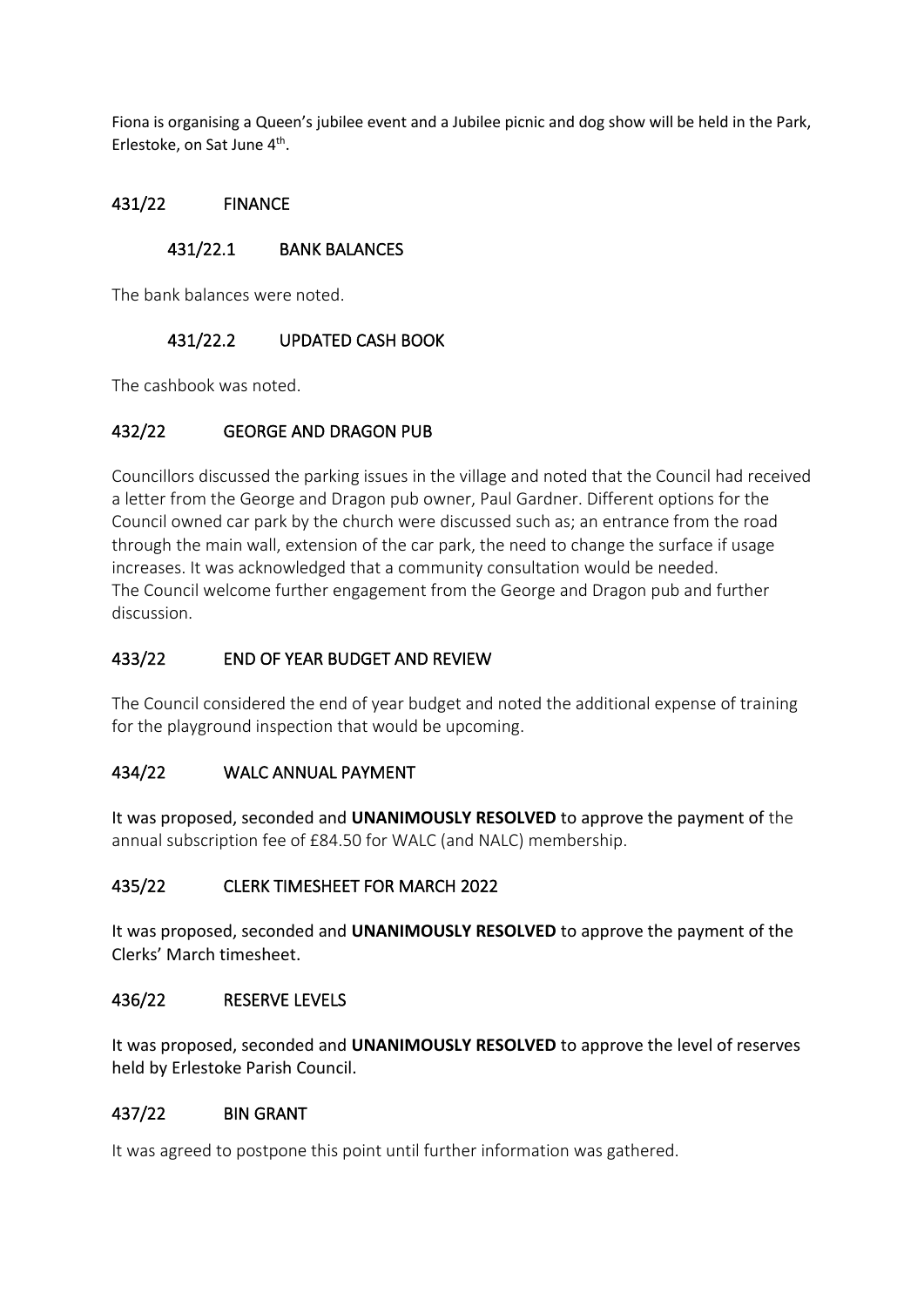# 438/22 PLATINUM JUBILEE CELEBRATIONS

It was proposed, seconded and **UNANIMOUSLY RESOLVED** to approve the funding of a Jubilee memorial gift for the children of the village up to a total of £200. An email will be sent out to promote this.

## 439/22 UPDATE ON ONGOING POINTS

It was noted that there was a respectful request from a member of the public for those involved with the mowing of the cemetery to be more a little more mindful, especially in the Spring.

| Application   | Applicant                                 | Location of                                                              | <b>Description of Development</b>                                                                                                                                                                                                                                                                               |
|---------------|-------------------------------------------|--------------------------------------------------------------------------|-----------------------------------------------------------------------------------------------------------------------------------------------------------------------------------------------------------------------------------------------------------------------------------------------------------------|
| Number        |                                           | Development                                                              |                                                                                                                                                                                                                                                                                                                 |
| PL/2021/11594 | The<br>Chaffinch<br>Pub<br>Company<br>Ltd | The George &<br>Dragon, 11 High<br>Street, Erlestoke,<br><b>SN10 5TX</b> | Creation of a pub garden including<br>construction of<br>boundary fence and<br>means of enclosure<br>within the site, and<br>associated landscaping;<br>and installation of roof<br>vents & extraction for<br>the new commercial<br>kitchen (retrospective).<br>And erection of free<br>standing post at front. |
| PL/2022/01660 | Mrs Cooper                                | 52 HIGH STREET,<br>ERLESTOKE,<br>DEVIZES, SN10<br>5UA                    | 1 - Conifer tree - fell. 2 - Yew tree - crown<br>raise                                                                                                                                                                                                                                                          |
| PL/2022/00008 | Ms Louise<br>Jones                        | 15 HIGH STREET,<br>ERLESTOKE,<br>DEVIZES, SN10<br>5TZ                    | Replacement of existing Victorian style<br>wooden conservatory<br>with a uPVC<br>conservatory of the<br>same style, retaining<br>the same size and roof<br>pitch and utilising the<br>existing dwarf wall                                                                                                       |

## 440/22 PLANNING APPLICATIONS

All noted and agreed by the Councillors.

Erlestoke Parish Council would like to highlight that Erlestoke is a conservation area and consequently all planned tree work must be submitted to the Council via a 'works to tree' application. It is a simple process to check and apply online: <https://www.gov.uk/apply-work-on-protected-tree>